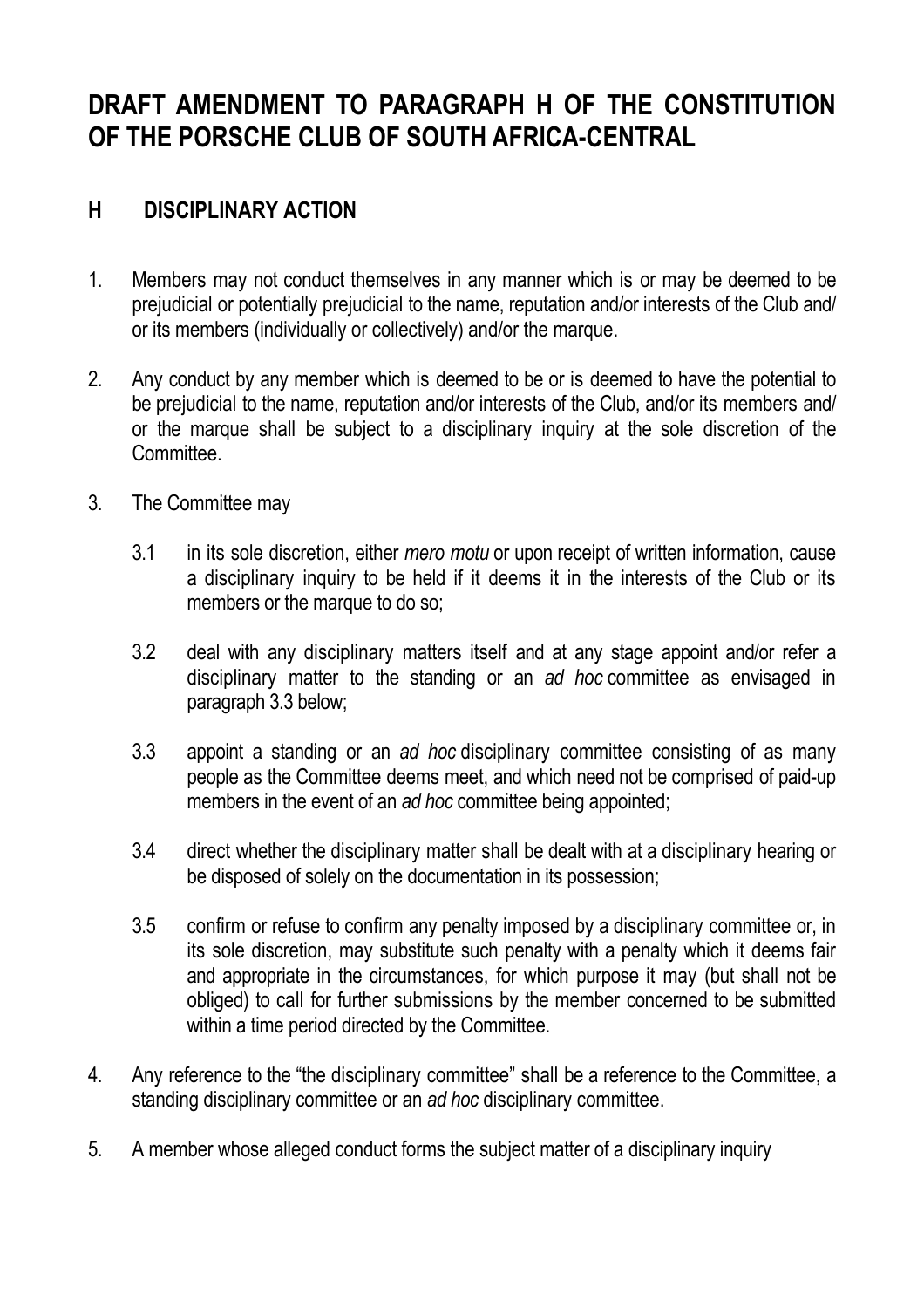- 5.1 shall be entitled to be informed in writing of the substance of the allegations against him/her to enable him/her to respond thereto, which response shall comprehensively set out the facts and submissions which such member wishes the disciplinary committee to consider;
- 5.2 shall not be entitled to disclosure of the source of any information or of the documentation which caused the disciplinary inquiry to be instituted and/or held;
- 5.3 shall be obliged to furnish a written response, should he/she elect to do so, within 14 calendar days of despatch of the written information referred to in paragraph 5.1 above, failing which the disciplinary committee shall be entitled to dispose of the matter forthwith;
- 5.4 shall be entitled to written notice of a disciplinary hearing, unless otherwise agreed, of no less than 7 calendar days before such hearing;
- 5.5 shall only be entitled to legal representation at a hearing by an admitted advocate or attorney if specifically permitted by the disciplinary committee on written motivated application submitted at least 7 working days before any disciplinary hearing;
- 5.6 shall be entitled to be presented by any fellow paid-up member regardless of whether such member is an admitted advocate or attorney provided that in such an event, written notification of such representative shall be submitted to the disciplinary committee at least 48 hours prior to the hearing;
- 5.7 shall be entitled to make written representation to the Committee where a penalty imposed by a disciplinary committee is subject to confirmation by the Committee, provided that such representation is received not later than 48 hours prior to the meeting of the Committee where confirmation of the penalty will be considered.
- 6. The disciplinary committee may
	- 6.1 consider any disciplinary matter solely on the documentation in its possession except where
		- 6.1.1 the Committee has directed a hearing to be held; or
		- 6.1.2 the disciplinary committee has decided and directed a hearing to be held in terms of paragraph 6.2 below;
	- 6.2 decide and direct in its sole discretion at any time that a hearing be held;
	- 6.3 in its sole discretion extend any time period allowed or directed within which a written response is to be furnished provided that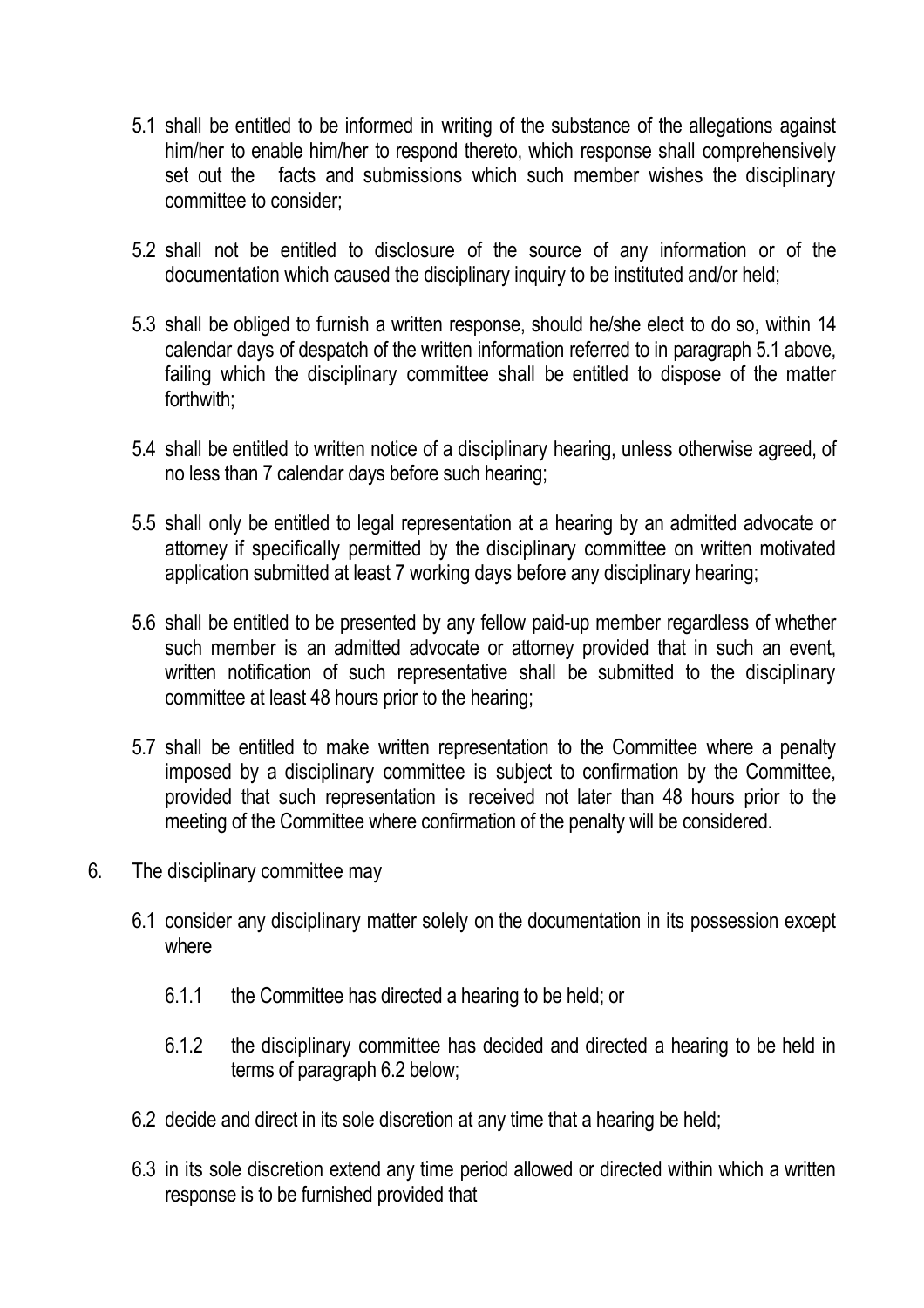- 6.3.1 it does not unreasonably prolong the matter and that it is in the interests of justice to do so; and
- 6.3.2 any extension so granted does not have the result to extend
	- 6.3.2.1 the commencement of a hearing beyond 2 (two) months from commencement of the disciplinary inquiry;
	- 6.3.2.2 finalisation of the disciplinary inquiry beyond 3 (three) from the commencement thereof.
- 6.4 in its sole discretion (but not be obliged to) resolve to disclose to a member whose conduct is the subject of a disciplinary inquiry the source of and/or documentation upon which it was decided to hold the disciplinary inquiry;
- 6.5 determine its own procedure during or at any disciplinary inquiry (which need not accord with the rules of evidence and procedure followed in a court of law);
- 6.6 impose the following penalties
	- 6.6.1 termination of membership;
	- 6.6.2 suspension of membership or the privilege to take up membership for a period not exceeding 2 (two) years unless the conduct of the member is serious enough to warrant a life-long ban from taking up membership;
	- 6.6.3 the suspension of any permissible penalty, other than a reprimand, for a period not exceeding 4 (four) years on such conditions as it may deem meet;
	- 6.6.4 a fine, also in conjunction with any other penalty which, for as long as it remains unpaid, shall automatically suspend the membership of the member concerned unless directed otherwise by the Committee;
	- 6.6.5 a reprimand;
- 6.7 but not be obliged, to keep a record of any and all disciplinary proceedings during a disciplinary hearing.
- 7. A disciplinary inquiry shall be deemed to have commenced when
	- 7.1 the Committee resolved to hold a disciplinary inquiry; or
	- 7.2 when the information upon which a disciplinary inquiry is based, is received in writing, whichever is the earlier.